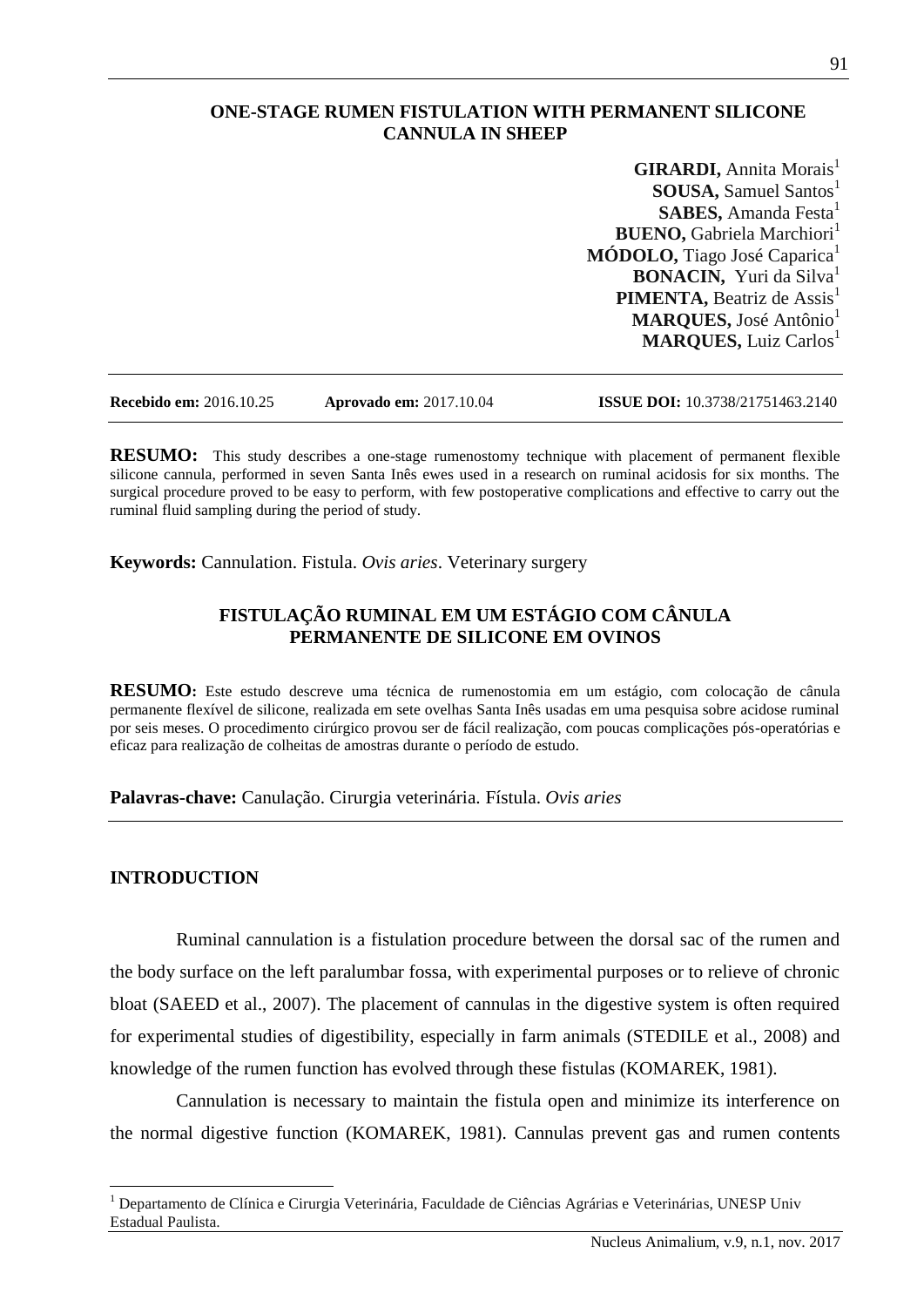leakage during sampling intervals and are used in several species and portions of the digestive tract (STEDILE et al., 2008).

The ideal fistula is one that seals around the cannula, preventing rumen fluid leakage in the experimental period (MUZZI et al., 2009). Ideally, in addition, the cannulation should not protrude from the side of the animal, or be vulnerable to mechanical disturbances, as well as being easy to open and close without twisting (KOMAREK, 1981).

Some complications may occur after permanent cannula implantation, such as peritonitis and leakage of rumen contents. The leakage of large amounts of rumen content can take the animal to dehydration and malnutrition, cause skin lesions, produce unpleasant odor and promote the emergence of myiasis (MUZZI et al., 2009).

Thus, this study describes a rumenostomy technique with placement of permanent flexible silicone cannula in a single surgical stage, performed in seven Santa Inês ewes used in a research on experimentally induced subacute ruminal acidosis for 19 weeks.

### **MATERIAL AND METHOD**

This study was approved by the Ethics Commission in Use of Animals of the School of Agrarian and Veterinary Sciences (Protocol no. 008891/12).

For sampling of ruminal fluid for six months, during a study on rumen acidosis, it was performed the rumenostomy with placement of permanent cannula, in accordance with the procedures described below, in seven Santa Inês ewes.

The animals were subjected to water and food fasting 24 hours prior the intervention in order to reduce the rumen volume and facilitate the surgical procedure (GOMES et al., 2009).

Under xylazine (Anasedan Injetável, Ceva Saúde Animal Ltda, Paulinia, Sao Paulo, Brazil) tranquilization at a dose of 0.1 mg/kg by intramuscular injection, the animals were placed in right lateral decubitus on padded operating table. Hair removal was performed on the left flank, followed by 10% povidone-iodine antisepsis (Figure 1-A). The paravertebral block and the subcutaneous and muscular inverted L block were made with lidocaine hydrochloride without vasoconstrictor (Xylestesin® 2%, Cristália Produtos Químicos Farmacêuticos Ltda, Itapira, São Paulo, Brasil), in a 1:1 dilution in sterile saline solution 0.9%, in the incision area. When there was manifestation of pain, this lidocaine solution was also instilled on the surgical wound (Figure 1-B).

An eight-centimeter incision was made in the skin of the left flank, in the dorsoventral direction, approximately five centimeters ventral to the transverse process of the lumbar vertebrae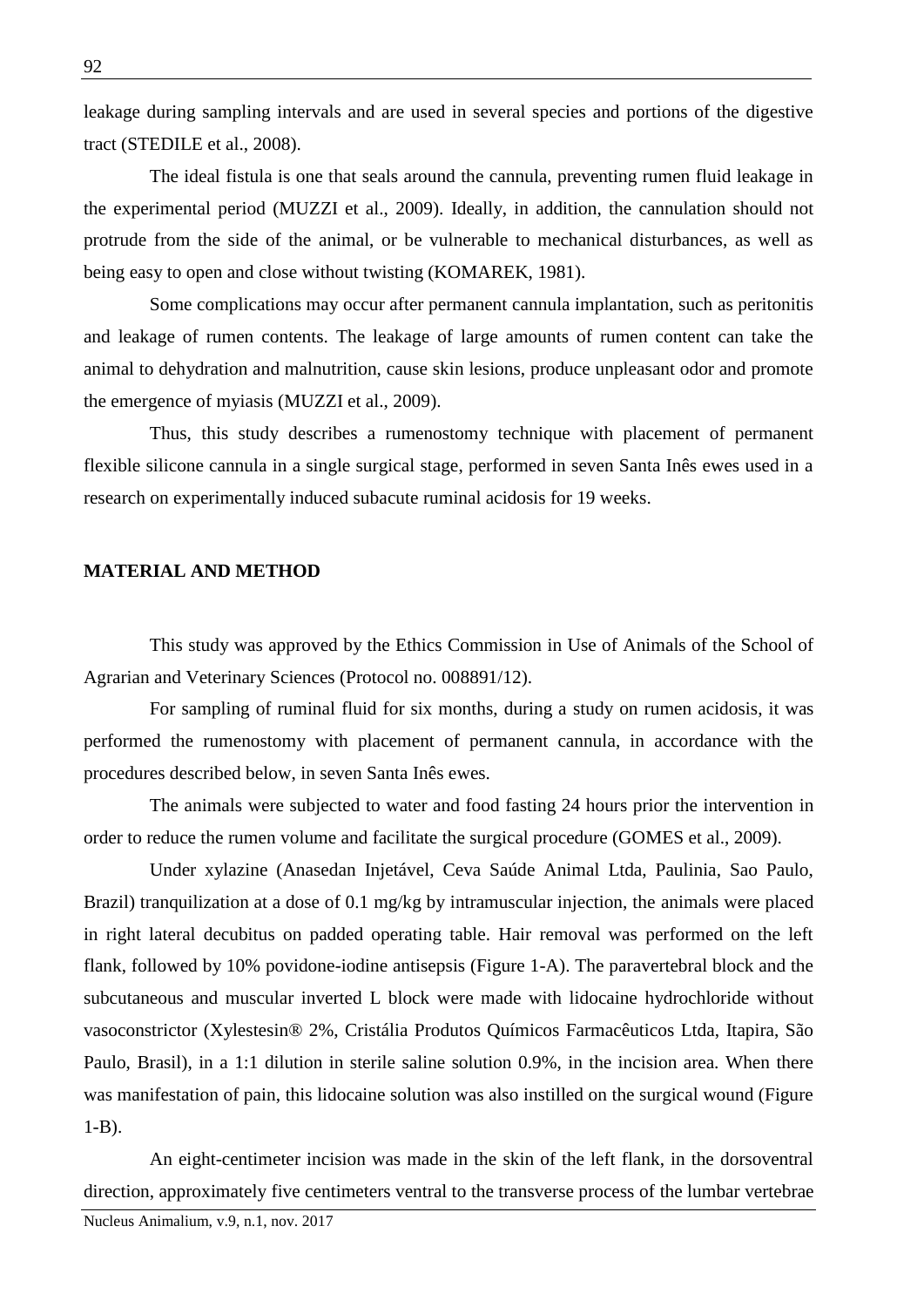and eight centimeters caudal to the  $13<sup>th</sup>$  rib. This was followed by blunt undermining in the subcutaneous tissue and large vessels hemostasis with #0 chromic catgut wire (Figure 1-C).

Muscle layers (external oblique, internal oblique and transverse abdominal muscles) were incised using scissors in the direction of their fibers (Figure 1-D). Rumen wall was exposed, and ruminal serosa, peritoneum, muscles and skin were sutured together using single interrupted pattern with #0 surgical cotton wire around the entire surgical wound (Figure 1-E).

A dorsoventral incision was made in the center of the exposed rumen wall, in which was inserted a silicone rumen cannula of two inches in diameter (Kehl Industria e Comercio Ltda ME, São Carlos, São Paulo, Brazil) that was submerged in 10% povidone-iodine for a few minutes before placement (Figure 1-F). The flexible silicone cannula, with cap inserted under pressure, presented the following measures: external disk - 12.5 cm diameter, internal disk - 10.5 cm diameter, opening - 5.8 cm inner diameter and 8.2 cm outer diameter, distance between outer and inner rings - 3.5 cm. Its inner ring was partially folded into the cannula opening for insertion of the cannula into the fistula, being subsequently unfolded into the rumen, and the cannula was capped immediately. The inner ring stood by the inner rumen wall, the outer ring remained juxtaposed to the skin and the core tube occupied the fistula space (MUZZI et al., 2009).





A: antisepsis of the left flank of sheep under xylazine tranquilization, on padded operating table, restrained by ropes. B: inverted L block made with lidocaine hydrochloride without vasoconstrictor. C: skin incision of the left flank, in the dorsoventral direction, followed by blunt undermining in the subcutaneous tissue and large vessels hemostasis. D: incision of the muscle layers (external oblique, internal oblique and transverse abdominal muscles), using scissors, in the direction of their fibers. E: suture of ruminal serosa, peritoneum, muscles and skin using single interrupted pattern. F: rumen cannula inserted into the left flank.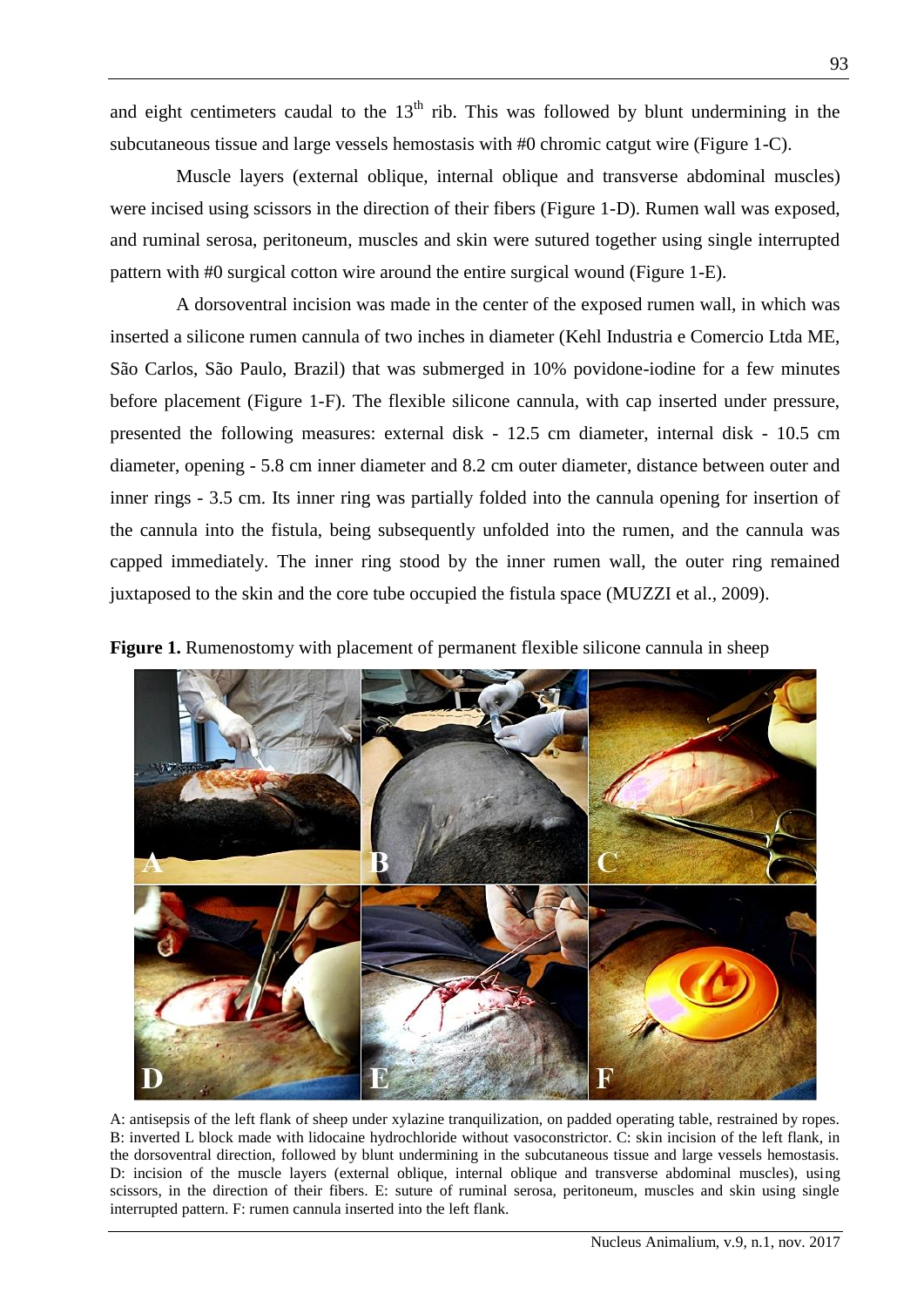Ten percent povidone-iodine was applied to the wound and repellent ointment (Vansil Indústria Veterinária, Descalvado, São Paulo, Brasil) was used around the rumen cannula until complete wound healing (Figure 2).

**Figure 2.** Ruminally cannulated sheep on the day after the surgery, following the application of repellent ointment around the cannula.



Immediately after surgery, antibiotic therapy was initiated using penicillin (Pentabiótico® Veterinário Reforçado, Fort Dodge Saúde Animal Ltda, Campinas, São Paulo, Brasil), at a dose of 30,000 IU/kg intramuscularly every 48 hours, a total of five applications. Furthermore, Flunixin meglumine (Flunixina Injetável, Uzinas Chimicas Brasileiras S. A., Jaboticabal, São Paulo, Brasil) was intramuscularly administered at a dose of 2 mg/kg, every 24 hours, for three days.

Surgical stitches were removed 10 days after the surgical procedure. At least once a week for the six-month study, the animals were washed and the region around the cannula was hygienized to avoid the emergence of myiasis (GOMES et al., 2009).

The animals were euthanized (MAPA, 2000) and necropsied at the end of the study.

#### **RESULTS AND DISCUSSION**

The surgical procedure lasted approximately two hours for each animal. The tranquilization and anesthesia protocol was adequate for the procedure, with rapid recovery in the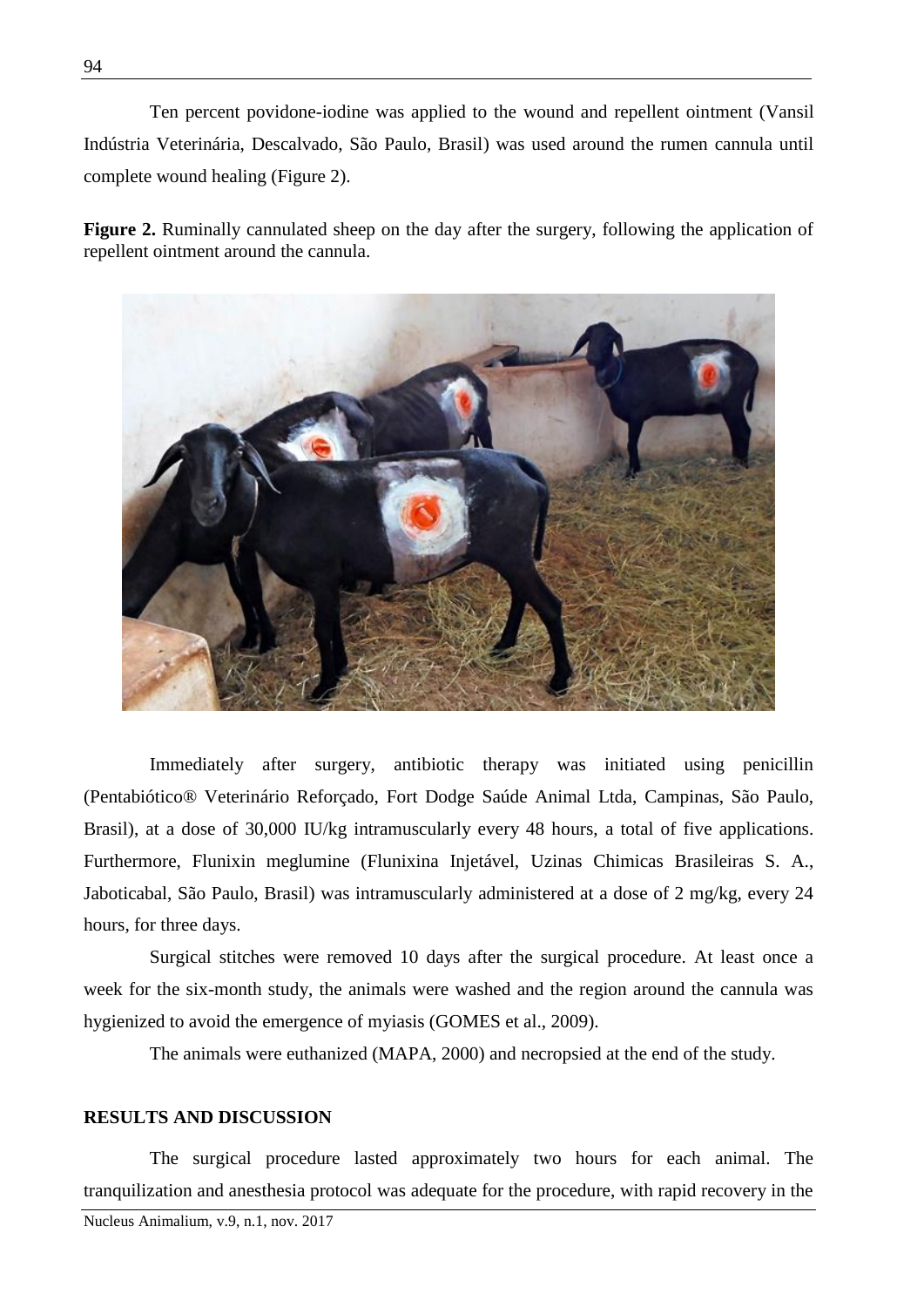immediate postoperative period, with animals getting in standing position in a few minutes. They were taken walking from the operating room to the stalls where, immediately, they ingested water and food, similar to that described by Komarek (1981) and Elices Mínguez et al. (2010), who found quick recovery and ingestion of food and water until 12 hours after rumenostomy in sheep (Figure 2). As described previously, the surgical wound healing took place satisfactorily, without bleeding or tissue necrosis (STEDILE et al., 2008; ELICES MÍNGUEZ et al., 2010).

Rumen fluid sampling using disposable 10 mL plastic pipette, needed for the study on ruminal acidosis, was easily performed through the cannula, similar to that reported by Miller and Maltby (1966), Stedile et al. (2008) and Muzzi et al. (2009).

The animals were kept cannulated for six months. All sheep had small leak of ruminal fluid around the fistula, without major consequences, as described by Komarek (1981) and Stedile et al. (2008), unless the hair loss in the area where ruminal fluid oozed, and the occasional need for cleaning and applying repellents. The cannulas of four animals fell at times, mainly in the last weeks of the study period, and were promptly replaced. The falls were observed in the morning, after sheep have spent the night lying with the rumen full, which increased the pressure on the cannulas. In sheep, due to the weakness of their abdominal wall muscles, the cannula attachment and maintenance of its stability can be considered as a challenge for veterinary surgeons (SAEED et al., 2007). The silicone cannulas are recognized by maintaining their flexibility for long periods, having ease replacement, and by not irritate the tissues (HARMON; RICHARDS, 1997). In this study, the cannula material caused no apparent tissue reaction and allowed their easy replacement, but there was some loss of its original format after six months of use.

At necropsy, there were no infection signs in the abdominal cavity as a result of rumenostomy, as observed by Komarek (1981), Saeed et al. (2007), Stedile et al. (2008) and Elices Mínguez et al. (2010).

The one-stage rumen cannulation technique in sheep is less laborious, faster and easier to be performed (ELICES MÍNGUEZ et al., 2010), is cheaper and less stressful for the animals than the two-stage technique, without changing the effectiveness of the procedure (MUZZI et al., 2009).

The surgical technique used for permanent rumen fistulation of sheep proved to be easy to perform, with few postoperative complications and effective to carry out the ruminal fluid sampling.